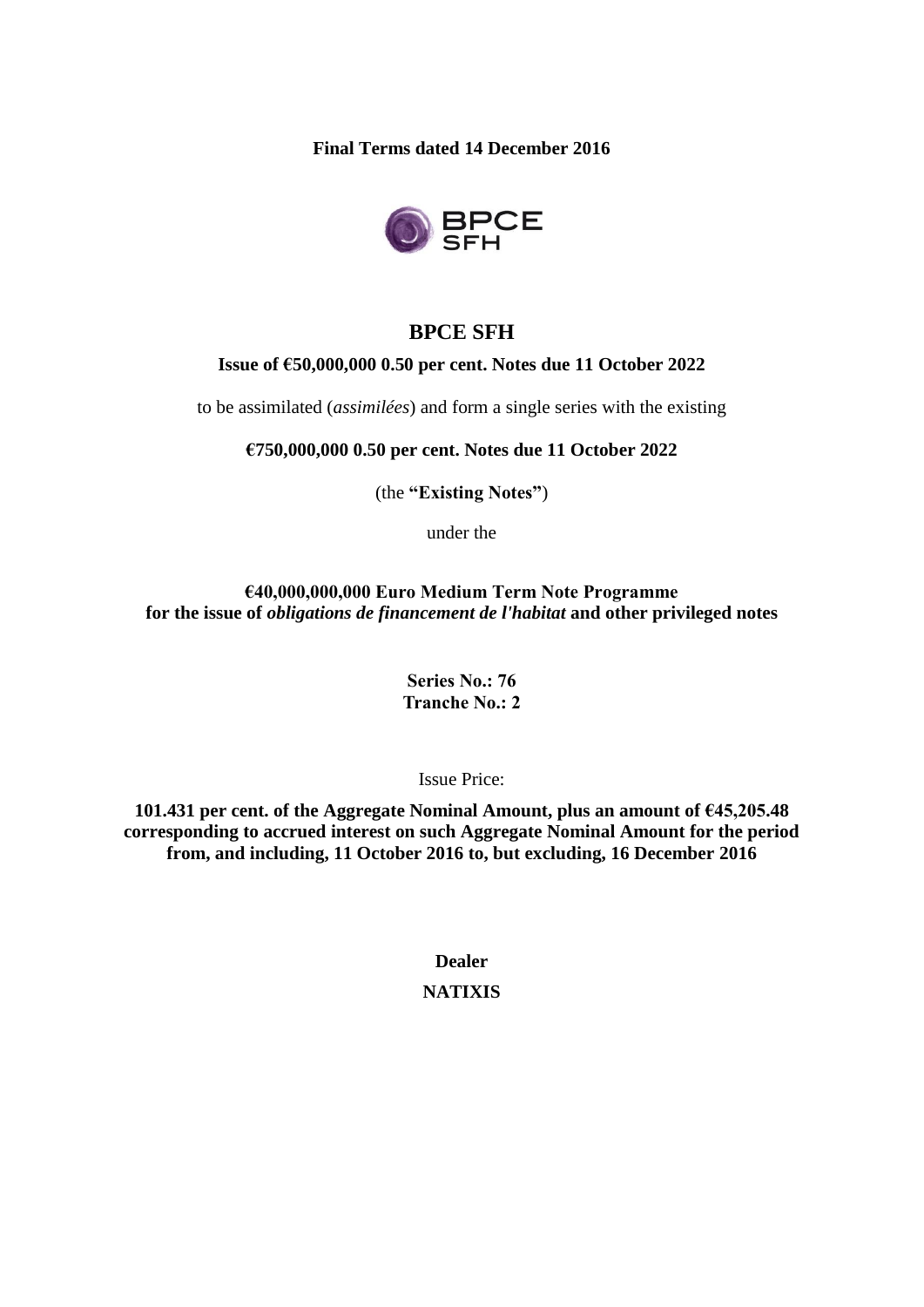#### **PART A - CONTRACTUAL TERMS**

Terms used herein shall be deemed to be defined as such for the purposes of the Conditions set forth in the base prospectus dated 17 May 2016 which received visa No. 16-180 from the *Autorité des marchés financiers* (the "**AMF**") on 17 May 2016, as supplemented by the first supplement dated 29 September 2016 which received visa No. 16-456 from the AMF on 29 September 2016 (together, the "**Base Prospectus**") which together constitute a base prospectus for the purposes of the Prospectus Directive (as defined below).

This document constitutes the final terms (the "**Final Terms**") relating to the notes described herein (the "**Notes**") for the purposes of Article 5.4 of the Prospectus Directive and must be read in conjunction with such Base Prospectus, save in respect of section "Terms and Conditions of French Law Notes" which is replaced by the 2014 Conditions. Full information on the Issuer and the offer of the Notes is only available on the basis of the combination of these Final Terms and the Base Prospectus, save in respect of section "Terms and Conditions of French Law Notes" which is replaced by the 2014 Conditions. The Base Prospectus and these Final Terms are available for viewing on the websites of BPCE (www.bpce.fr) and of the AMF (www.amf-france.org) and during normal business hours at the registered office of the Issuer and at the specified office of the Paying Agent where copies may be obtained.

"**Prospectus Directive**" means Directive 2003/71/EC of the European Parliament and of the Council of 4 November 2003, as amended and includes any relevant implementing measure of the Prospectus Directive in each Member State of the European Economic Area.

| 1. | (i)           | <b>Series Number:</b>                           | 76                                                                                                                                                                                                                                                          |
|----|---------------|-------------------------------------------------|-------------------------------------------------------------------------------------------------------------------------------------------------------------------------------------------------------------------------------------------------------------|
|    | (ii)          | <b>Tranche Number:</b>                          | $\overline{2}$                                                                                                                                                                                                                                              |
|    | (iii)         | Date on which Notes become<br>fungible          | The Notes will, upon listing, be assimilated<br>( <i>assimilées</i> ) and form a single series with the<br><b>Existing Notes</b>                                                                                                                            |
| 2. |               | <b>Specified Currency:</b>                      | Euro (" $\epsilon$ ")                                                                                                                                                                                                                                       |
| 3. | <b>Notes:</b> | <b>Aggregate</b><br><b>Nominal Amount</b><br>of |                                                                                                                                                                                                                                                             |
|    | (i)           | Series:                                         | €800,000,000                                                                                                                                                                                                                                                |
|    | (ii)          | Tranche:                                        | €50,000,000                                                                                                                                                                                                                                                 |
| 4. |               | <b>Issue Price:</b>                             | 101.431 per cent. of the Aggregate Nominal<br>Amount of the Tranche, plus an amount of<br>$€45,205.48$ corresponding to accrued interest<br>for the period from, and including, the<br>Interest Commencement Date<br>to,<br>but<br>excluding the Issue Date |
| 5. |               | <b>Specified Denomination:</b>                  | €100,000                                                                                                                                                                                                                                                    |
| 6. | (i)           | <b>Issue Date:</b>                              | 16 December 2016                                                                                                                                                                                                                                            |
|    | (ii)          | Commencement<br><b>Interest</b><br>Date:        | 11 October 2016                                                                                                                                                                                                                                             |
| 7. |               | <b>Final Maturity Date:</b>                     | 11 October 2022                                                                                                                                                                                                                                             |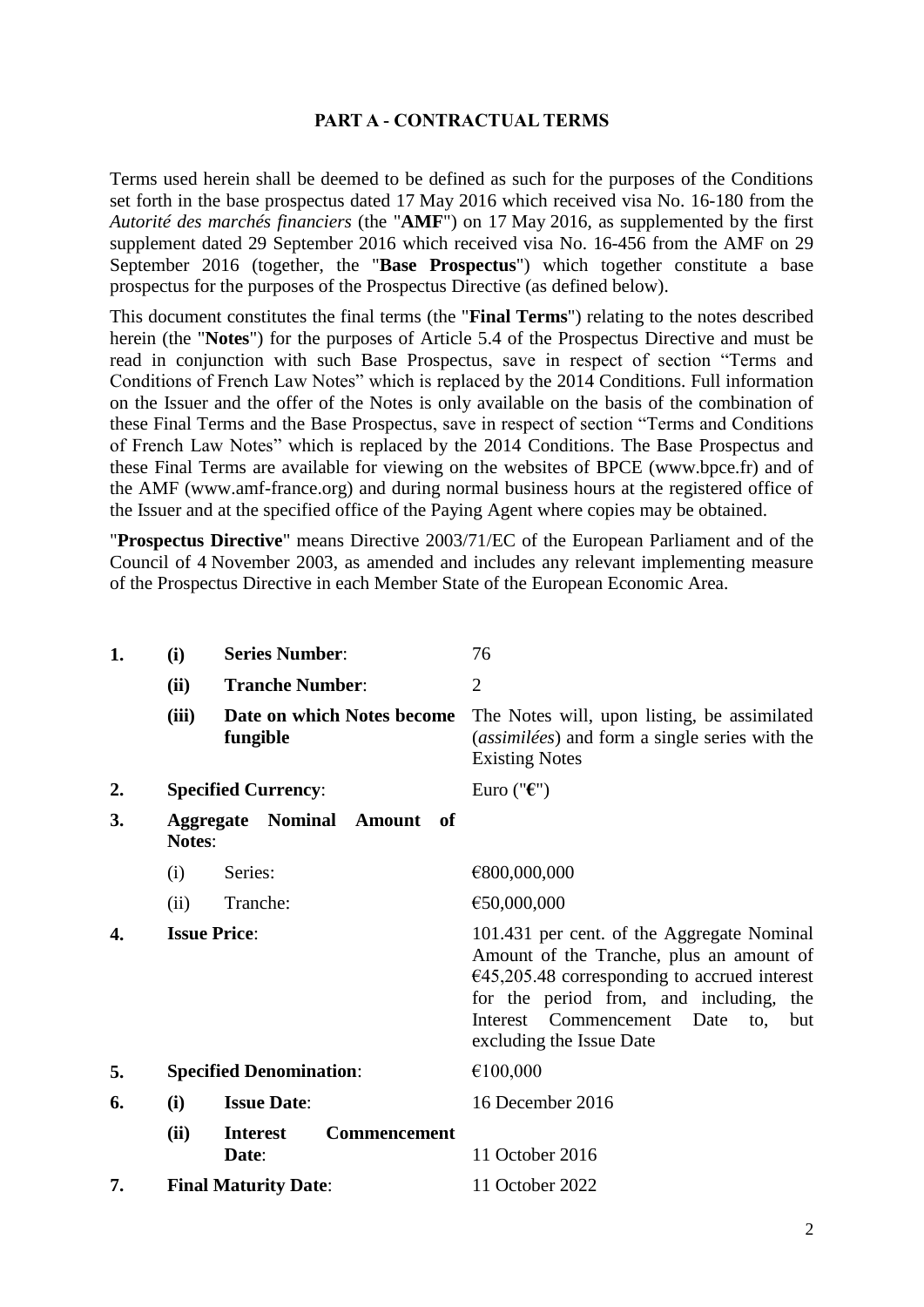| 8.  | <b>Interest Basis:</b>                                              | 0.50 per cent. Fixed Rate<br>(further particulars specified below)                                                                                                                                                                                                                                                                                                                                                                                                                                                                                                                                                                                                                                   |
|-----|---------------------------------------------------------------------|------------------------------------------------------------------------------------------------------------------------------------------------------------------------------------------------------------------------------------------------------------------------------------------------------------------------------------------------------------------------------------------------------------------------------------------------------------------------------------------------------------------------------------------------------------------------------------------------------------------------------------------------------------------------------------------------------|
| 9.  | <b>Redemption/Payment Basis:</b>                                    | Subject to any purchase and cancellation or<br>early redemption, the Notes will be redeemed<br>on the Final Maturity Date at 100 per cent. of<br>the Aggregate Nominal Amount                                                                                                                                                                                                                                                                                                                                                                                                                                                                                                                        |
|     |                                                                     | (further particulars specified below)                                                                                                                                                                                                                                                                                                                                                                                                                                                                                                                                                                                                                                                                |
| 10. | <b>Change of Interest Basis:</b>                                    | Not Applicable                                                                                                                                                                                                                                                                                                                                                                                                                                                                                                                                                                                                                                                                                       |
| 11. | <b>Put/Call Options:</b>                                            | Not Applicable                                                                                                                                                                                                                                                                                                                                                                                                                                                                                                                                                                                                                                                                                       |
| 12. | Date of corporate authorisations for<br>issuance of Notes obtained: | Decisions of the Conseil d'administration<br>(Board of Directors) of the Issuer (i) dated 17<br>December 2015 authorising the issue of<br>obligations de financement de l'habitat and<br>other resources benefiting from the privilège<br>referred to in Article L.513-11 of the French<br>Monetary and Financial Code (Code<br><i>monétaire et financier</i> ) up to $\epsilon$ 2,500,000,000<br>for the period beginning on 1 January 2016<br>and ending on 31 December 2016 and (ii)<br>dated 23 September 2016 authorising the<br>quarterly<br>programme<br>borrowings<br>of<br>benefiting from such <i>privilège</i><br>up<br>to<br>$\epsilon$ 1,200,000,000 for the fourth quarter of<br>2016. |

## **PROVISIONS RELATING TO INTEREST PAYABLE**

| 13. |       | <b>Fixed Rate Notes Provisions:</b>              | Applicable                                                                                                                                                                                                                              |
|-----|-------|--------------------------------------------------|-----------------------------------------------------------------------------------------------------------------------------------------------------------------------------------------------------------------------------------------|
|     | (i)   | Rate of Interest:                                | 0.50 per cent. <i>per annum</i> payable annually in<br>arrear                                                                                                                                                                           |
|     | (ii)  | <b>Interest Payment Dates:</b>                   | 11 October in each year, from and including<br>11 October 2016 up to and including the<br><b>Final Maturity Date</b>                                                                                                                    |
|     | (iii) | <b>Fixed Coupon Amount:</b>                      | Rate of Interest $\times$ Specified Denomination $\times$<br>Day Count Fraction (i.e. $\epsilon$ 500 per $\epsilon$ 100,000<br>in Specified Denomination), subject to the<br>Broken Amount referred to in sub-paragraph<br>$(iv)$ below |
|     | (iv)  | <b>Broken Amount:</b>                            | Not Applicable                                                                                                                                                                                                                          |
|     | (v)   | Fraction<br>Day<br>Count<br>(Condition $5(a)$ ): | Actual/Actual-ICMA                                                                                                                                                                                                                      |
|     | (vi)  | <b>Determination Dates:</b>                      | 11 October in each year                                                                                                                                                                                                                 |
| 14. |       | <b>Floating Rate Notes Provisions:</b>           | Not Applicable                                                                                                                                                                                                                          |
| 15. |       | <b>Zero Coupon Notes Provisions:</b>             | Not Applicable                                                                                                                                                                                                                          |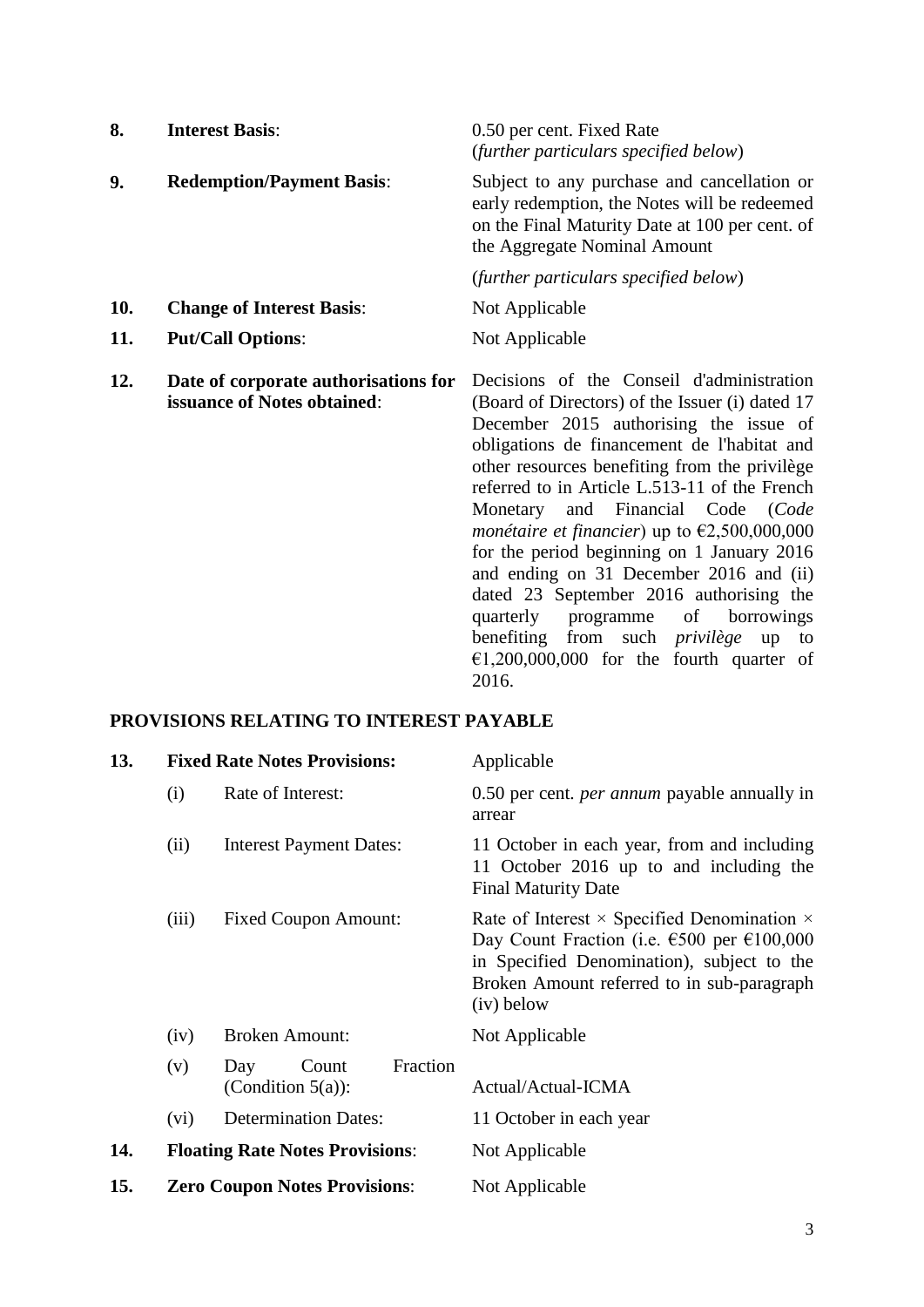# **PROVISIONS RELATING TO REDEMPTION**

| 16. | <b>Call Option:</b>                                                                                                                                                | Not Applicable                                                                                                               |
|-----|--------------------------------------------------------------------------------------------------------------------------------------------------------------------|------------------------------------------------------------------------------------------------------------------------------|
| 17. | <b>Put Option:</b>                                                                                                                                                 | Not Applicable                                                                                                               |
| 18. | Final Redemption Amount of each<br>Note:                                                                                                                           | $€100,000$ per Specified Denomination                                                                                        |
| 19. | <b>Redemption by Instalment:</b>                                                                                                                                   | Not Applicable                                                                                                               |
| 20. | <b>Early Redemption Amount:</b>                                                                                                                                    |                                                                                                                              |
|     | Early Redemption Amount(s) of each<br>Note payable on early redemption as<br>set out in the Terms and Conditions:                                                  | $€100,000$ per Specified Denomination                                                                                        |
| 21. | <b>Purchases (Condition 6(h)):</b>                                                                                                                                 | The Notes purchased may be held and resold<br>as set out in the Terms and Conditions                                         |
|     | <b>GENERAL PROVISIONS APPLICABLE TO THE NOTES</b>                                                                                                                  |                                                                                                                              |
| 22. | <b>Governing law:</b>                                                                                                                                              | French law                                                                                                                   |
| 23. | <b>Form of Notes:</b>                                                                                                                                              | <b>Dematerialised Notes</b>                                                                                                  |
|     | Dematerialised<br>(i)<br>of<br>Form<br>Notes:                                                                                                                      | Bearer form (au porteur)                                                                                                     |
|     | <b>Registration Agent:</b><br>(ii)                                                                                                                                 | Not Applicable                                                                                                               |
|     | Temporary Global Certificate:<br>(iii)                                                                                                                             | Not Applicable                                                                                                               |
| 24. | Financial Centre or other special<br>provisions<br>relating<br>to payment<br>dates for the purposes of Condition<br>$7(g)$ :                                       | Not Applicable                                                                                                               |
| 25. | for future Coupons<br><b>Talons</b><br><b>or</b><br><b>Receipts to be attached to Definitive</b><br>Materialised Notes (and dates on<br>which such Talons mature): | Not Applicable                                                                                                               |
| 26. | Masse:                                                                                                                                                             | The provisions of Condition 10 apply                                                                                         |
|     |                                                                                                                                                                    | The initial Representative is:<br><b>Sylvain Thomazo</b><br>20, rue Victor Bart<br>78000 Versailles<br>France                |
|     |                                                                                                                                                                    | The alternate Representative is:<br><b>Sandrine d'Haussy</b><br>69, avenue Gambetta<br>94100 Saint Maur Des Fosses<br>France |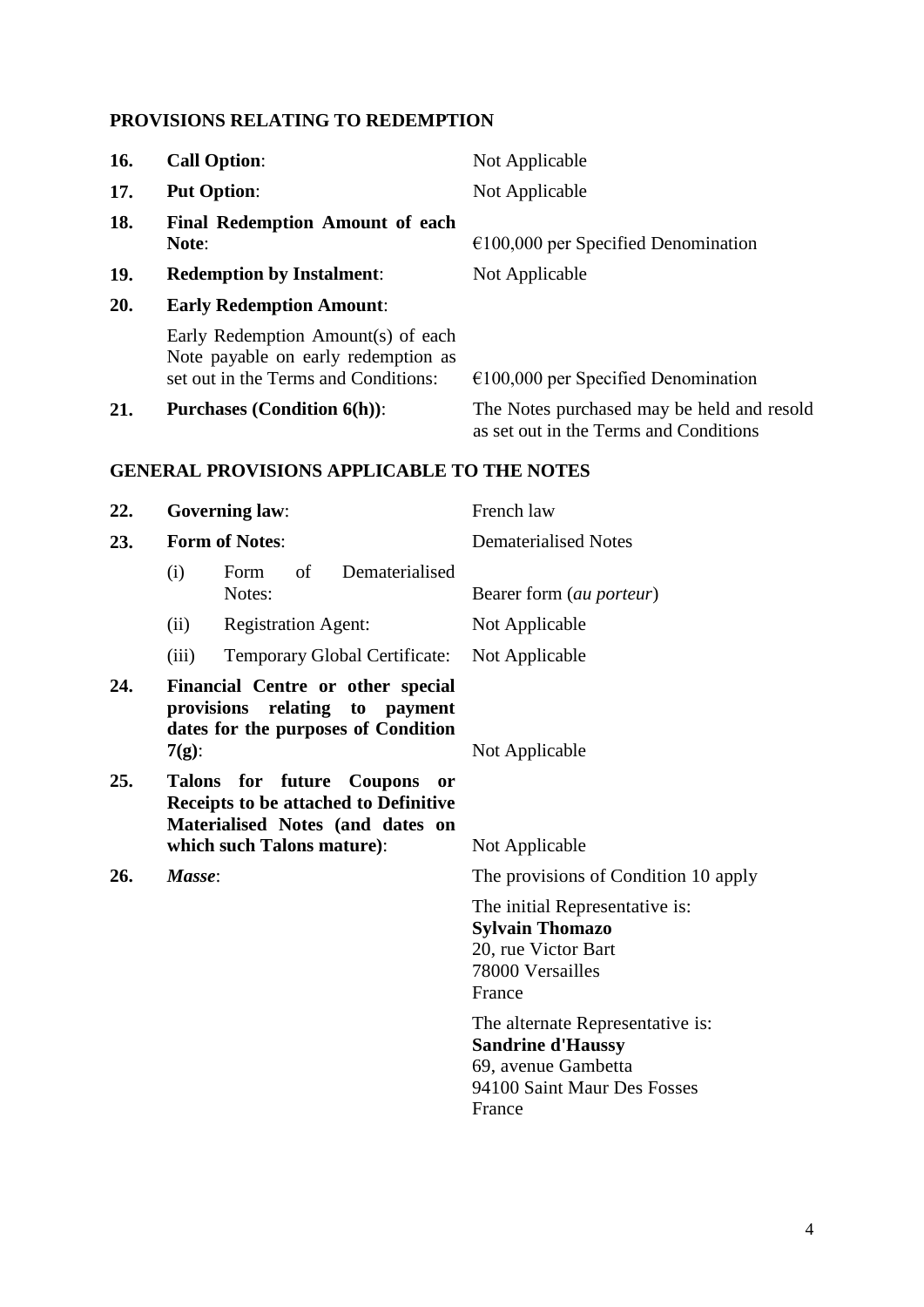## **GENERAL**

The aggregate principal amount of Notes issued has been translated into Euro at the rate of [●] per cent. producing a sum of: Not Applicable

### **RESPONSIBILITY**

I accept responsibility for the information contained in these Final Terms.

Signed on behalf of BPCE SFH: By: Jean-Philippe Berthaut, *Directeur Général Délégué* Duly authorised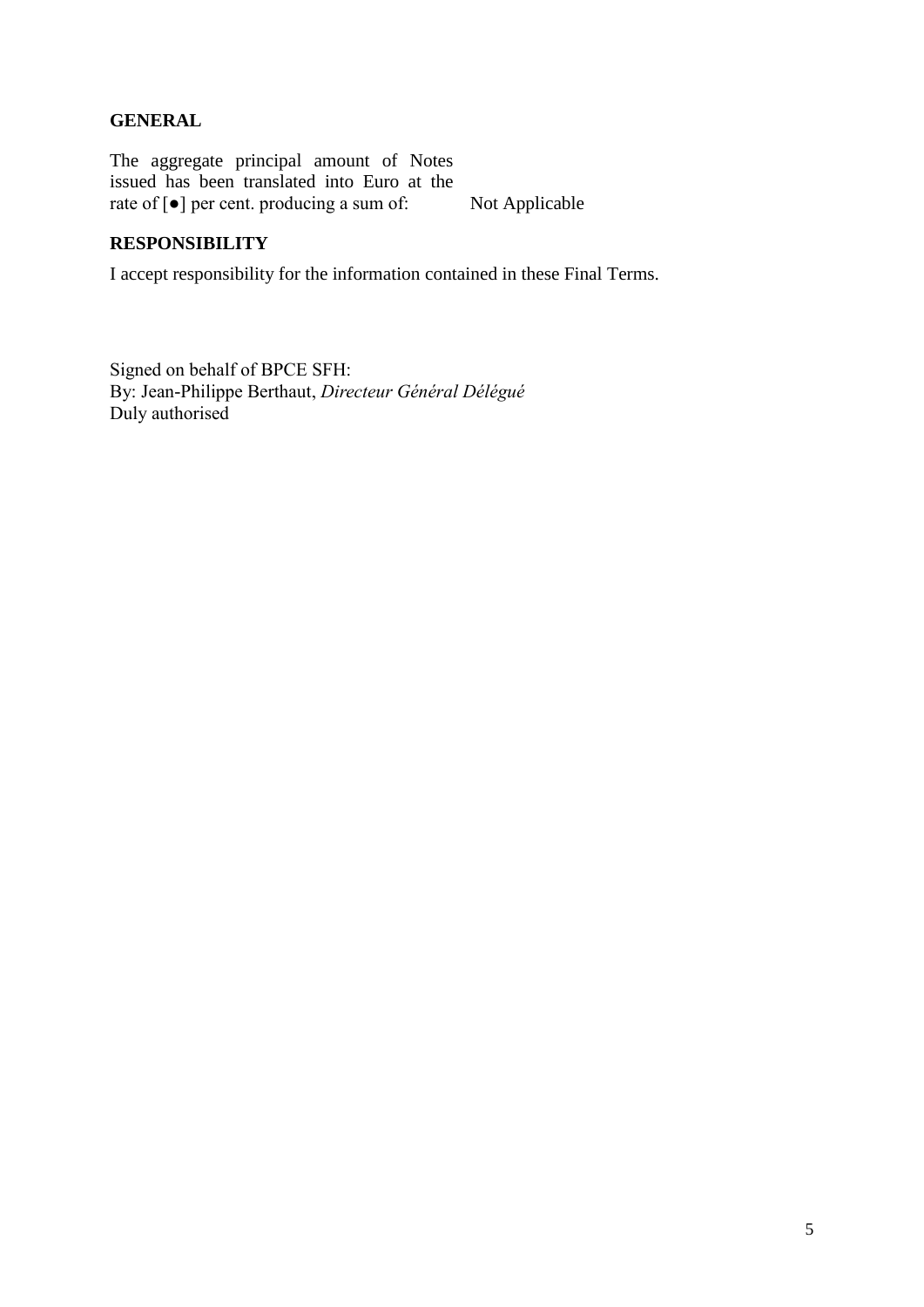### **PART B - OTHER INFORMATION**

#### **1. LISTING AND ADMISSION TO TRADING**

| (i)   | Listing:                                                                                                                                                                                                              | <b>Euronext Paris</b>                                                                                                                                                                                                                                                                                                                                                                                                                                 |
|-------|-----------------------------------------------------------------------------------------------------------------------------------------------------------------------------------------------------------------------|-------------------------------------------------------------------------------------------------------------------------------------------------------------------------------------------------------------------------------------------------------------------------------------------------------------------------------------------------------------------------------------------------------------------------------------------------------|
| (ii)  | (a) Admission to trading:                                                                                                                                                                                             | Application has been made by the Issuer (or<br>on its behalf) for the Notes to be admitted to<br>trading on Euronext Paris with effect from<br>the 16 December 2016.                                                                                                                                                                                                                                                                                  |
|       | (b) Regulated Markets or equivalent<br>which,<br>markets<br>to<br>on<br>the<br>knowledge of the Issuer, securities<br>of the same class of the Notes to be<br>admitted to trading are already<br>admitted to trading: | The Existing Notes are admitted to trading on<br><b>Euronext Paris</b>                                                                                                                                                                                                                                                                                                                                                                                |
| (iii) | Estimate of total expenses related to<br>admission to trading:                                                                                                                                                        | $\epsilon$ 3,550.00 (including the AMF fees)                                                                                                                                                                                                                                                                                                                                                                                                          |
| 2.    | <b>RATINGS</b>                                                                                                                                                                                                        |                                                                                                                                                                                                                                                                                                                                                                                                                                                       |
|       | Ratings:                                                                                                                                                                                                              | The Notes are expected to be rated:                                                                                                                                                                                                                                                                                                                                                                                                                   |
|       |                                                                                                                                                                                                                       | S&P: AAA                                                                                                                                                                                                                                                                                                                                                                                                                                              |
|       |                                                                                                                                                                                                                       | Moody's: Aaa                                                                                                                                                                                                                                                                                                                                                                                                                                          |
|       |                                                                                                                                                                                                                       | Both S&P and Moody's are established in<br>the European Union and registered under<br>Regulation (EC) No. 1060/2009 of the<br>European Parliament and the Council of<br>16 September 2009 on credit rating agencies,<br>as amended (the "CRA Regulation") and<br>included in the list of registered credit rating<br>agencies published on the website of the<br>European Securities and Markets Authority<br>(www.esma.europa.eu) in accordance with |

#### **3. INTERESTS OF NATURAL AND LEGAL PERSONS INVOLVED IN THE ISSUE**

Save as discussed in sections "Subscription and Sale" and "Risk factors – Risks related to the Issuer – Certain conflicts of interest" of the Base Prospectus, so far as the Issuer is aware, no person involved in the offer of the Notes has an interest material to the issue.

#### **4. YIELD**

Indication of yield: 0.252 per cent. *per annum*

the CRA Regulation.